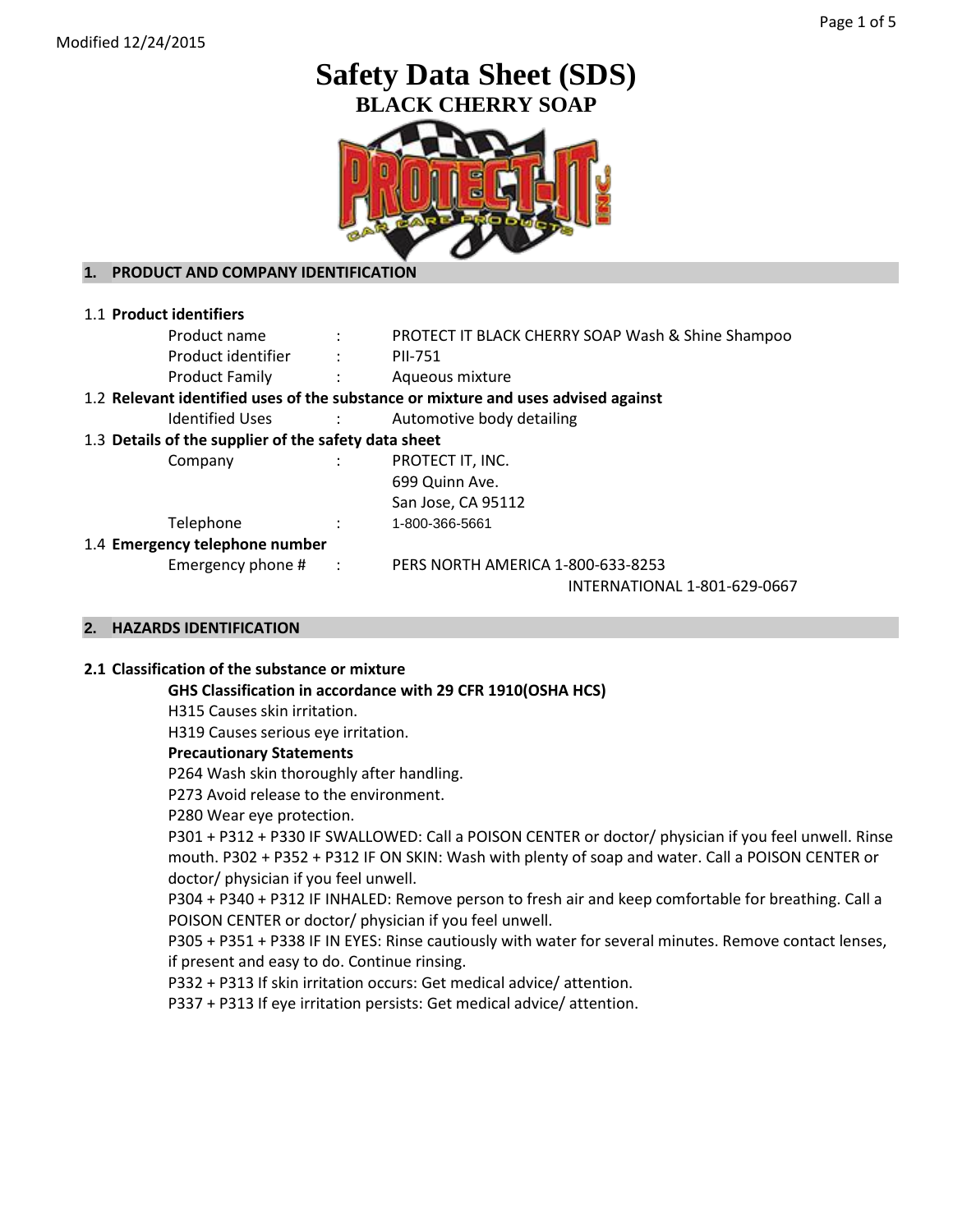# **2.2 GHS Label elements, including precautionary statements SIGNAL WORD: WARNING**



# **3. COMPOSITION/INFORMATION ON INGREDEINTS**

| Component                                  | <b>CAS number</b> | <b>Warnings</b> | Concentration |
|--------------------------------------------|-------------------|-----------------|---------------|
| <b>WATER</b>                               | 7732-18-5         |                 | 80-90%        |
| NONIONIC SURFACTANT BLEND                  | PROPRIETARY       | NON-HAZARDOUS   | 1-5%          |
| SODIUM HYDROXIDE                           | 1310-73-2         |                 | $>1\%$        |
| SODIUM CHLORIDE                            | 7647-14-5         |                 | $>1\%$        |
| ALKYL C10-16 ETHER SULFATE<br>SODIUM SALT  | 68585-34-2        |                 | $1 - 5%$      |
| Alkyl(C10-16)BENZELSULFONIC<br><b>ACID</b> | 68584-22-5        |                 | 5-10%         |
|                                            |                   |                 |               |

# **4. FIRST AID MEASURES**

# **First aid procedures**

#### **After inhalation:**

Get victim to fresh air. Give artificial respiration or oxygen if breathing has stopped. Get

prompt medical attention. Do not give fluids if victim is unconscious. If victim is conscious, rinse mouth with water and contact emergency number listed in section 1.4.

## **After contact with skin:**

Immediately wash skin with soap and water. May cause irritation. Seek medical

attention if irritation or allergic reaction is present.

## **After contact with eyes:**

Immediately flush eyes with running water for at least 15 minutes, occasionally lifting the

upper and lower eyelids. Seek prompt medical attention if redness or irritation occurs. Avoid agitation. Abrasives present in substance may scratch eyes. Remove contact lenses if able.

#### **After ingestion:**

Rinse mouth with water, contact poison control center or emergency number listed in section 1.4. Never give anything by mouth to an unconscious person.

#### **Advice to doctor / Treatment:**

None known.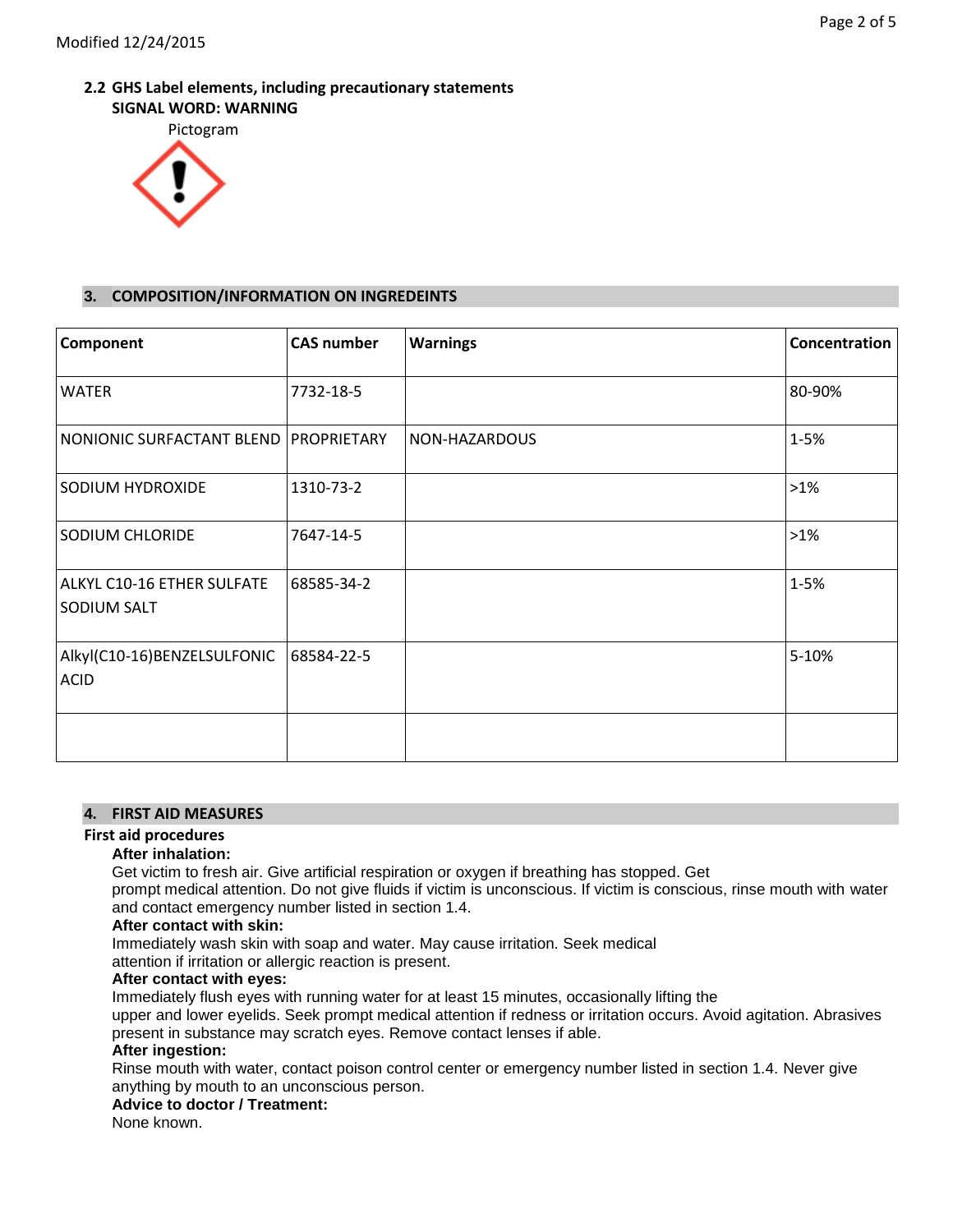# **5. FIRE FIGHTING MEASURES**

**Flashpoint: Unknown, aqueus mixture.**

**Lower explosion limit:** Not applicable **Upper explosion limit:** Not applicable

**Self ignition:** Not applicable

**Ignition temperature:** not tested.

**Hazardous combustion products:** carbon oxides, sodium oxides, sulfur oxides

**Extinguishing media:** water spray jet, alcohol-resistant foam, carbon dioxide, dry powder.

**Special fire fighting procedure:** Apply alcohol-type or all purpose-type foams by manufacturers' recommended techniques for large fires or water spray. Use carbon dioxide or dry chemical media for small fires. Use selfcontained breathing apparatus and protective equipment. Cool endangered containers with water jet. **Unusual fire and explosion hazards:** Product can potentially float on water.

| 6.  | <b>ACCIDENTAL RELEASE MEASURES</b>         |                                                                                                                                                                                                                                                                                    |
|-----|--------------------------------------------|------------------------------------------------------------------------------------------------------------------------------------------------------------------------------------------------------------------------------------------------------------------------------------|
|     | <b>Personal Precautions</b>                | Use the Personal protective Equipment recommended in Section 8 of this SDS                                                                                                                                                                                                         |
|     | <b>Environmental Precautions</b>           | Spilled product may present a slipping hazard or result in unintended                                                                                                                                                                                                              |
|     |                                            | fumes. Please absorb excess, rinse area and ensure adequate ventilation.                                                                                                                                                                                                           |
|     | <b>Methods for Containments</b>            |                                                                                                                                                                                                                                                                                    |
|     | and Clean-up                               | Contain large spills as best as possible. Dam flow with appropriate materials and<br>absorb centralized spillage with inert material such as vermiculite, cat litter or<br>diamaceous earth. Sweep and dispose of as needed. For small spills, wipe away<br>and wash exposed area. |
| 7.  | <b>HANDLING AND STORAGE</b>                |                                                                                                                                                                                                                                                                                    |
|     | <b>Handling</b>                            | Wear gloves while in use, protect hands, face and skin from prolonged and                                                                                                                                                                                                          |
|     |                                            | repeated exposure. May cause skin cracking, drying and irritation.                                                                                                                                                                                                                 |
|     | <b>Storage</b>                             | Store with caution. Do not store in temperatures above 120F. Bottle/container                                                                                                                                                                                                      |
|     |                                            | may swell and or damage product.                                                                                                                                                                                                                                                   |
|     |                                            |                                                                                                                                                                                                                                                                                    |
|     | 8. EXPOSURE CONTROLS/PERSONAL PROTECTION   |                                                                                                                                                                                                                                                                                    |
|     | <b>Exposure Guideline Comments</b>         | <b>Exposure Limits:</b>                                                                                                                                                                                                                                                            |
|     | Sulfuric acid*<br>7664-93-9                | 1 mg/m3<br>TWA 0.2 mg/m3<br>TWA 1 mg/m3 7664-93-9)                                                                                                                                                                                                                                 |
|     | Sodium Hydroxide 1310-73-2                 | TWA/OSHA PEL 2 mg/m3                                                                                                                                                                                                                                                               |
|     | <b>Engineering Controls</b>                | Adequate ventilation necessary.                                                                                                                                                                                                                                                    |
|     | <b>Personal Protective Equipment (PPE)</b> |                                                                                                                                                                                                                                                                                    |
|     | <b>Eye/Face Protection</b>                 | Wear goggles if deemed necessary. Concentrated and diluted solution may                                                                                                                                                                                                            |
|     |                                            | irritate eyes.                                                                                                                                                                                                                                                                     |
|     | <b>Skin Protection</b>                     | Wear gloves while in use.                                                                                                                                                                                                                                                          |
|     | <b>Respiratory Protection</b>              | Niosh approved respirator for airborne particles if adequate ventilation not                                                                                                                                                                                                       |
|     |                                            | present.                                                                                                                                                                                                                                                                           |
|     | <b>General Hygiene Considerations</b>      | Treat products as sum of its components.  Wash hands before and after use                                                                                                                                                                                                          |
| and |                                            | before smoking eating or drinking.                                                                                                                                                                                                                                                 |
|     | 9. PHYSICAL AND CHEMICAL PROPERTIES        |                                                                                                                                                                                                                                                                                    |
|     | <b>Physical State</b>                      | viscous gel type liquid                                                                                                                                                                                                                                                            |
|     | Appearance                                 | pink/red gel                                                                                                                                                                                                                                                                       |
|     | <b>Particle Size</b>                       | liquid                                                                                                                                                                                                                                                                             |

|                          | $\blacksquare$ $\blacksquare$ $\blacksquare$ $\blacksquare$ $\blacksquare$ $\blacksquare$ $\blacksquare$ $\blacksquare$ $\blacksquare$ $\blacksquare$ $\blacksquare$ $\blacksquare$ $\blacksquare$ $\blacksquare$ $\blacksquare$ $\blacksquare$ $\blacksquare$ $\blacksquare$ $\blacksquare$ $\blacksquare$ $\blacksquare$ $\blacksquare$ $\blacksquare$ $\blacksquare$ $\blacksquare$ $\blacksquare$ $\blacksquare$ $\blacksquare$ $\blacksquare$ $\blacksquare$ $\blacksquare$ $\blacks$ |
|--------------------------|--------------------------------------------------------------------------------------------------------------------------------------------------------------------------------------------------------------------------------------------------------------------------------------------------------------------------------------------------------------------------------------------------------------------------------------------------------------------------------------------|
| Particle Size            | liquid                                                                                                                                                                                                                                                                                                                                                                                                                                                                                     |
| Odor                     | cherry                                                                                                                                                                                                                                                                                                                                                                                                                                                                                     |
| <b>Odor Threshold</b>    | No Available Data                                                                                                                                                                                                                                                                                                                                                                                                                                                                          |
| <b>Molecular Formula</b> | Mixture                                                                                                                                                                                                                                                                                                                                                                                                                                                                                    |
| <b>Molecular Weight</b>  | Mixture                                                                                                                                                                                                                                                                                                                                                                                                                                                                                    |
|                          |                                                                                                                                                                                                                                                                                                                                                                                                                                                                                            |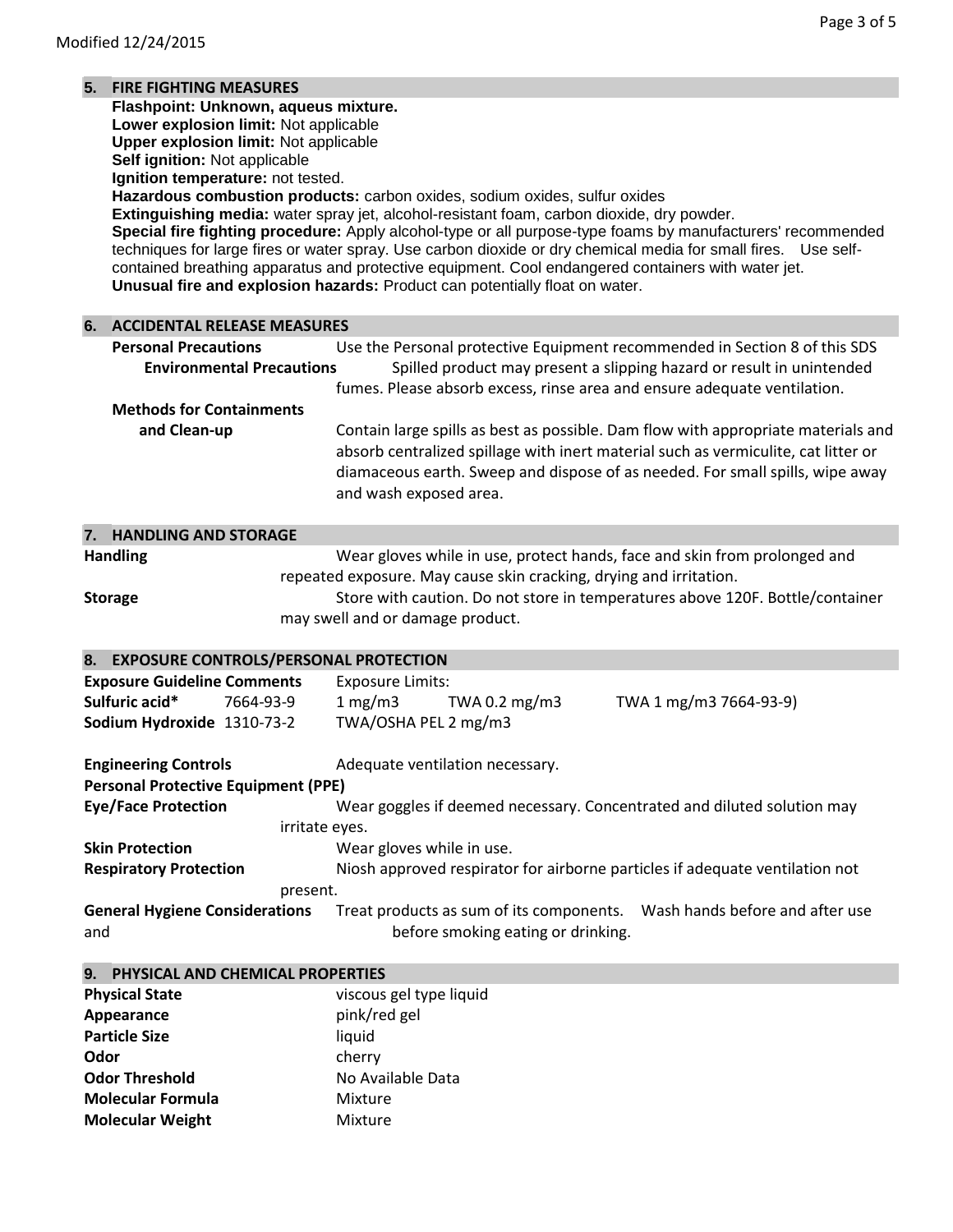# Modified 12/24/2015

| <b>Boiling Point</b>             | 200f              |
|----------------------------------|-------------------|
| <b>Decomposition Temperature</b> | No Available Data |
| <b>Melting point</b>             | 32F               |
| <b>Freezing Point</b>            | 32F               |
| <b>Relative Density</b>          | 1g/cm3            |
| <b>Bulk Density</b>              | No Available Data |
| <b>Solubility in Water</b>       | 100%              |
| Solubility in other liquids      | No Available Data |
| рH                               | $7 - 9$           |
| <b>Flash point</b>               | No Available Data |

| <b>10. STABILITY AND REACTIVITY</b> |                                             |
|-------------------------------------|---------------------------------------------|
| <b>Chemical Stability</b>           | Stable under normal conditions.             |
| <b>Conditions to Avoid</b>          | Avoid extreme temperatures.                 |
| <b>Hazardous Decomposition</b>      |                                             |
| <b>Products</b>                     | carbon oxides, sodium oxides, sulfur oxides |
| <b>Possibility of Hazardous</b>     |                                             |
| <b>Reactions</b>                    | Do not bring into contact with oxidizers.   |

## **11. TOXICOLOGICAL INFORMATION**

#### **ALKYL C10-16 ETHER SULFATE SODIUM SALT**

**Dermal Acute > 2000 mg/kg LD50 Rat Oral > 2000 mg/kg** 

## **DODECYLBENZENE SULFONIC ACIDS**

**LD50 Rabbit Dermal Acute > 2000 mg/kg LD50 Rat Oral 500 - 2000 mg/kg** 

**Skin Irritation/Corrosion** May be irritating to skin. **Eye Irritation/Corrosion** May cause eye irritation/damage. **Effects of Short-Term (Acute) Exposure** No data available. **Inhalation** No data available. **Ingestion** No data available.

# **12. ECOLOGICAL TOXICITY**

**General Comments**

ALL SURFACTANTS CONTAINED WITHIN THIS FORMULA ARE CLASSIFIED AS READILY BIODEGRADABLE. **DODECYLBENZENESULFONIC ACIDS**

**Algae EC50 Algae 47.3 mg/l, 72 hours Crustacea EC50 Daphnia 2.4 mg/l, 48 hours Fish LC50 Fish 1.67 mg/l, 96 hours** 

# **ALKYL C10-16 ETHER SULFATE SODIUM SALT**

**Acute Fish LC50 Fish 2.3 mg/l, 96 hours Aquatic Crustacea EC50 Water flea (Ceriodaphnia dubia) 2.33 - 4.81 mg/l, 48 hours** 

# **13. DISPOSAL CONSIDERATIONS**

Dispose of in accordance with federal, provincial and local government regulations. Containers should NOT be reused. Containers should be disposed of in accordance with government guidelines.

# **14. TRANSPORT INFORMATION**

**Shipping Information**